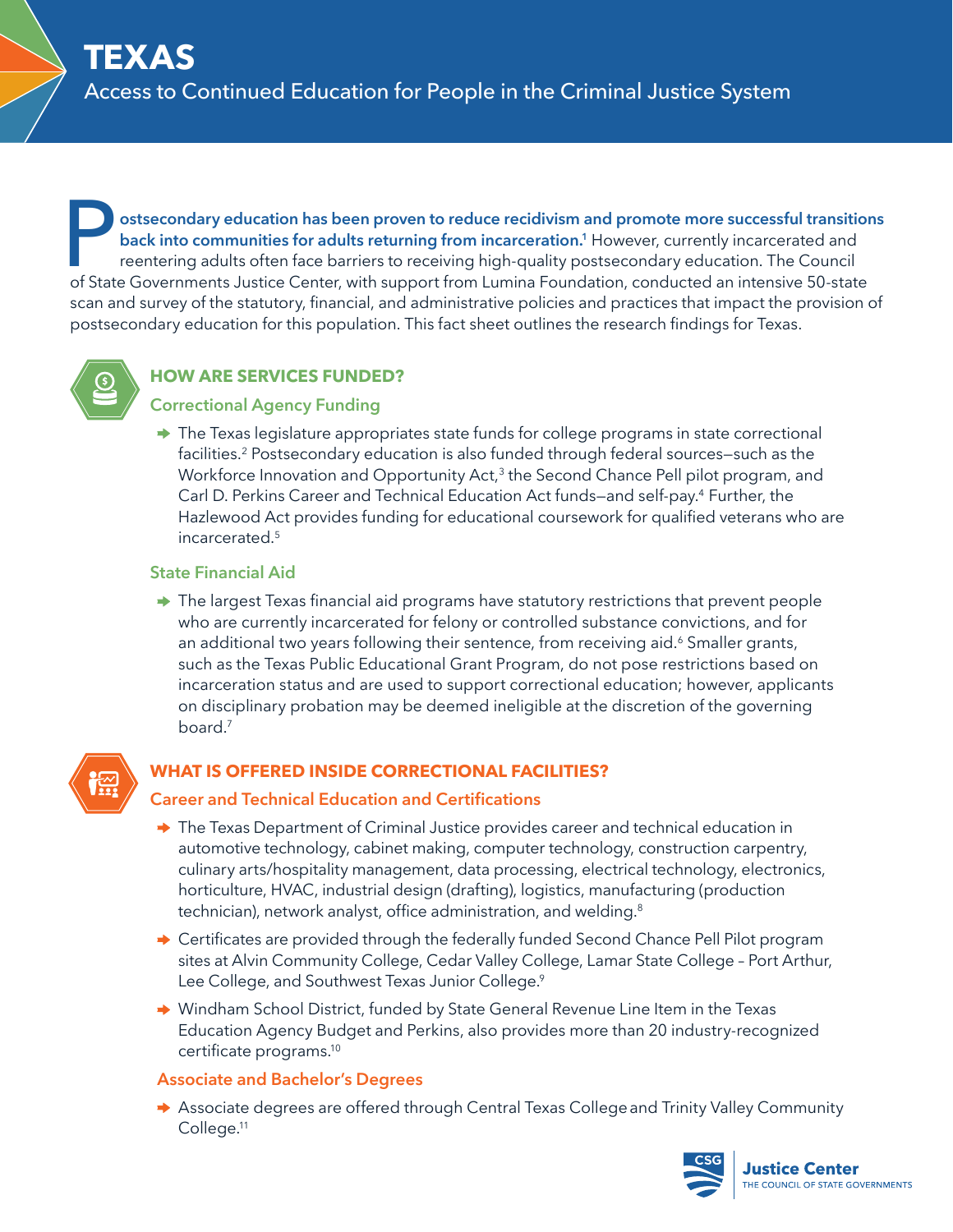- Associate degrees are offered through the Second Chance Pell Pilot site colleges at Alvin Community College, Clarendon College, Lamar State College – Port Arthur, Lee College, Southwest Texas Junior College, and Wiley College.<sup>12</sup>
- → Bachelor's degrees are offered through the Second Chance Pell Pilot site colleges at University of Houston - Clear Lake and Wiley College.<sup>13</sup>
- → Bachelor's degrees are also offered through Texas A&M University-Central Texas.<sup>14</sup>

### **Labor Market, Employer Feedback, and Outcome Data Alignment**

 $\rightarrow$  Texas has identified local labor market trends and employer feedback as the primary factors that determine the types of postsecondary education and CTE programming that are offered within the correctional facility.<sup>15</sup>



## **WHAT RESTRICTIONS OR BARRIERS ARE IMPOSED ON ACCESS AND PARTICIPATION?**

### **Statutory or Administrative Requirements, Permissions, and Restrictions**

- → Participation in postsecondary education programs is based on proximity to release date, custody level, and behavior during incarceration.16 Some programs give preference to students who are eligible for parole and/or five years from their release date.<sup>17</sup>
- $\rightarrow$  If withdrawn from an education program for disciplinary reasons, a participant will be eligible to reenroll one year after their withdrawal.18

### **Use of Criminal History in State College and University Applications**

- → Texas has 37 state universities, 3 of which used the 2019-2020 Common Application.<sup>19</sup> These schools did not add questions asking applicants to disclose their criminal history.
- $\rightarrow$  The remaining universities in the state use an application portal called Apply Texas, which requires all applicants to disclose whether they are currently on academic suspension. Twelve of these 34 state colleges and universities required students to disclose their criminal history: Prairie View A&M University; Sam Houston State University; Tarleton State University; Texas A&M International University; Texas A&M University at its Galveston, Central Texas, College Station, Commerce, Corpus Christi, San Antonio, and Texarkana campuses; and West Texas A&M University.



# **WHAT INCENTIVES AND SUPPORTS EXIST TO ENCOURAGE ENROLLMENT AND COMPLETION?**

#### **Postsecondary Education as a Factor in Parole Decisions**

 $\rightarrow$  The board is permitted to consider participation in postsecondary educational and vocational activities during incarceration as a factor when granting or denying parole.<sup>20</sup>

## **Parole Conditions Related to Postsecondary Education**

- → Texas has a Post-Secondary Education Reimbursement plan where the state will cover the costs of some academic or vocational training while a person is incarcerated. However, upon release, the student will have to reimburse the state as a condition of parole.<sup>21</sup>
- → Post-release participation in postsecondary education can meet a parole requirement to seek or obtain employment.<sup>22</sup>